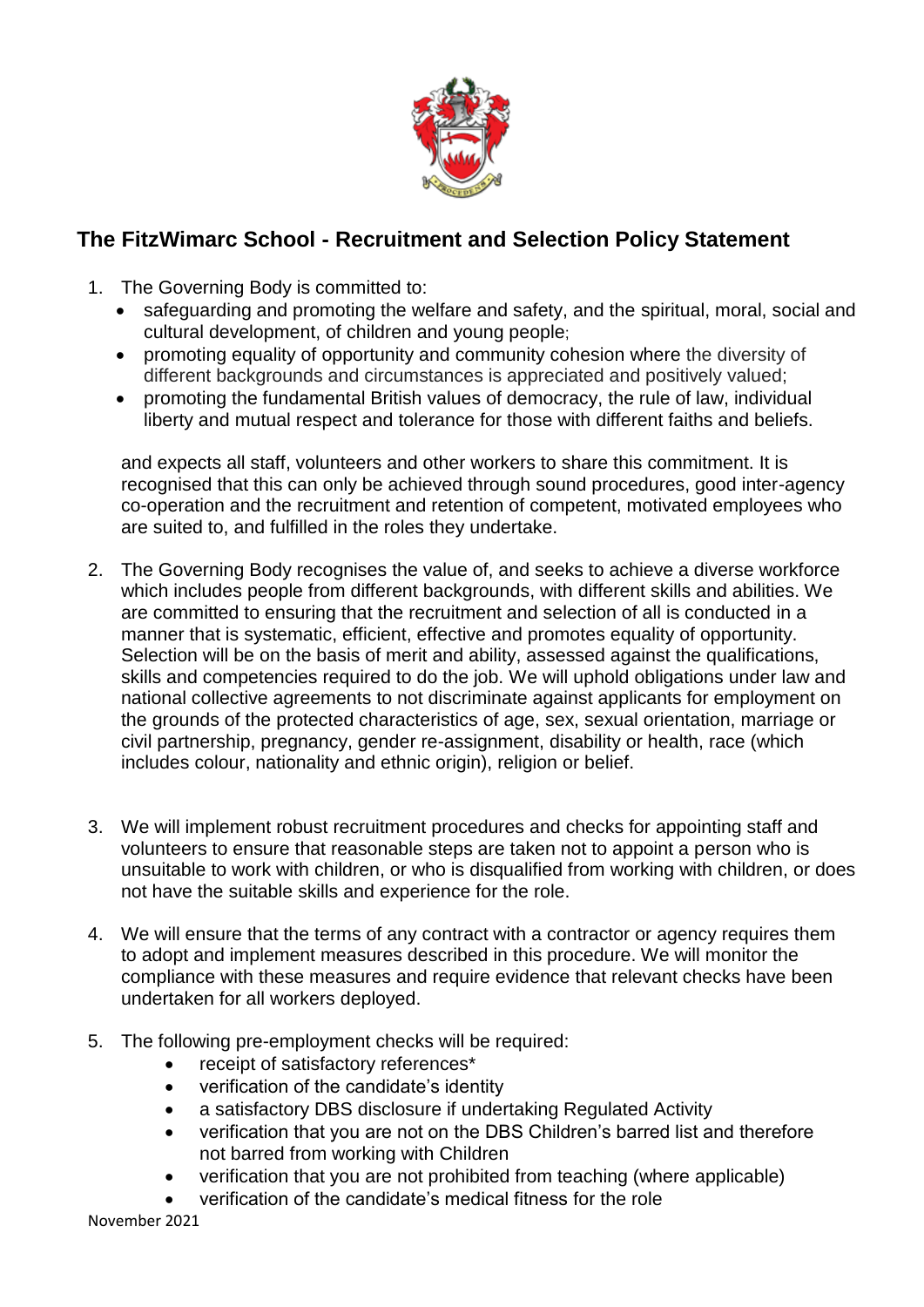- verification of qualifications and professional status where required e.g. QTS status
- the production of evidence of the right to work in the UK
- verification of successful completion of statutory induction period
- verification that you are not subject to a section 128 direction preventing you from holding a management position within a school
- a declaration that you are not disqualified from working with children by virtue of the Childcare (Disqualification) Regulations 2018 or that you have provided a disqualification waiver from Ofsted.

## *NB It is illegal for anyone who is barred from working with children to apply for, or undertake Regulated Activity.*

\*In exceptional circumstances, where you have good reason not to want your referees to be contacted prior to interview, you should set out your reasons with your application form. Where it is agreed to defer, referees will be contacted immediately after interview before an offer of employment is made.

- 6. We will keep and maintain a single central record of recruitment and vetting checks, in line with the DfE requirements.
- 7. All posts/voluntary roles that give substantial unsupervised access to children and young people are exempt from the Rehabilitation of Offenders Act 1974 and therefore all applicants will be required to declare spent and unspent convictions, cautions and bind-overs (save for those offences that are subject to filtering by the Police).

Applicants will be required to sign a DBS consent form giving consent for the DBS certificate to be copied and shared (within strict guidelines) for the purposes of considering suitability for employment and consent for an online status check to be carried out in the event that the applicant subscribes to the DBS update service

The Governing Body is committed to ensuring that people who have convictions / cautions / reprimands on their record are treated fairly and given every opportunity to establish their suitability for positions. Having a criminal record will not necessarily be a bar to obtaining a position, except in the case of school settings covered by the Childcare (Disqualification) Regulations 2018 where certain convictions, cautions or warnings will mean an individual is disqualified from working in that setting and will prohibit employment at the school (unless a waiver can be obtained from Ofsted).

Positive disclosures will be managed on a case by case basis taking into account the nature, seriousness and relevance to the role. The following factors will be considered in each case:

- The seriousness/level of the disclosed information e.g. was it a caution or a conviction.
- How long ago did the incident(s) occur?
- Whether it was a one-off incident or part of a repeat history/pattern.
- The circumstances of the offence(s) being committed and any changes in the applicant's personal circumstances since then.
- The country where the offence/caution occurred.
- Whether the individual shows or has shown genuine remorse.